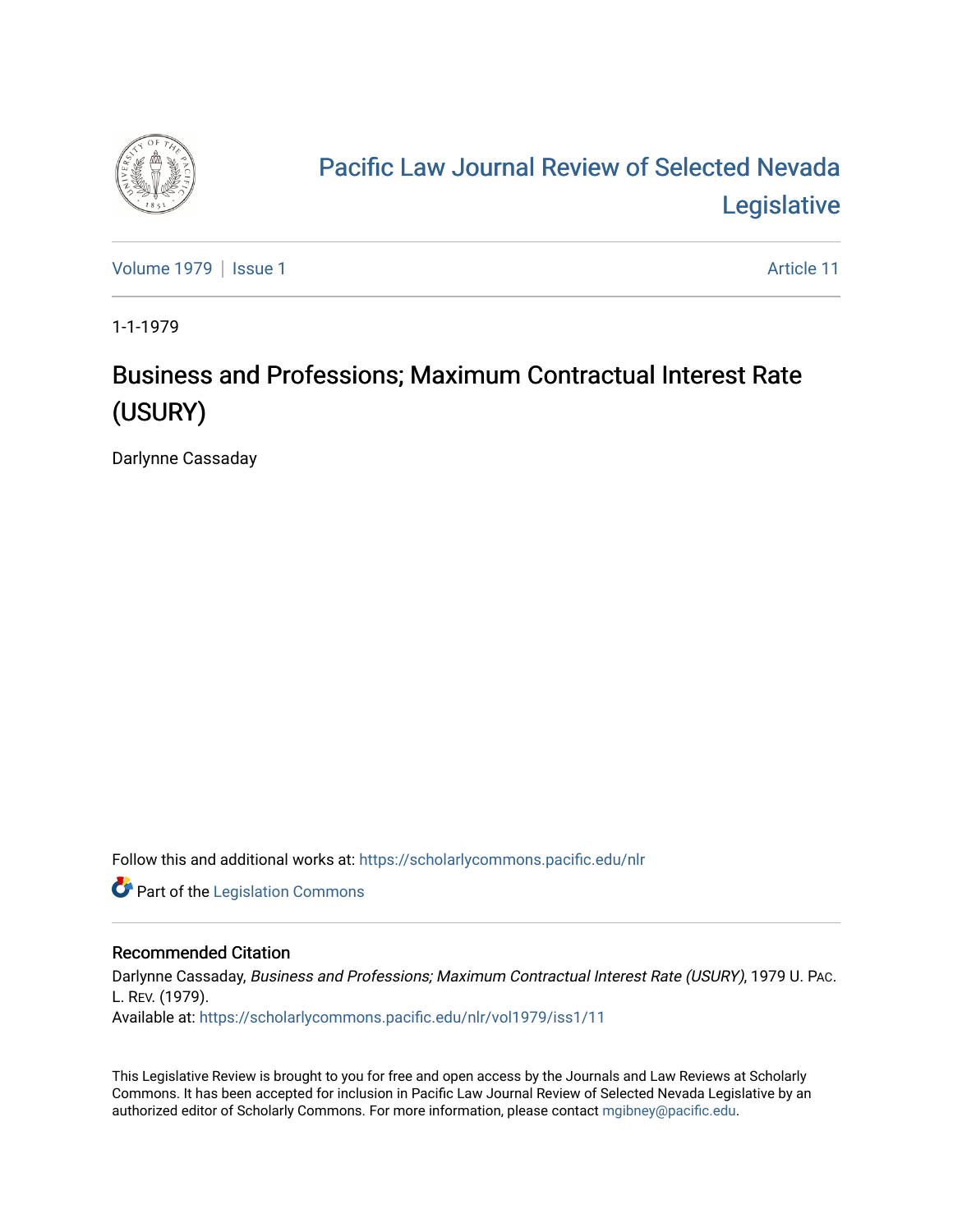#### 35. NRS 253.150(1).

### BUSINESS AND PROFESSIONS; MAXIMUM CONTRACTUAL INTEREST RATE (USURY)

Amends NRS 99.050 Adds to NRS Chapters 99, 6458 SB 26 (Committee on Judiciary); STATS 1979, Ch 498 (Effective May 25, 1979)

Chapter 498 changes the maximum contractual interest rate to 18% per annum, clarifies that agreements for interest in excess of the maximum are void as to all interest, and provides for the computation of annual interest.<sup>1</sup> Chapter 498 adds a section to NRS Chapter 99 defining "interest."<sup>2</sup> Additionally, Chapter 498 adds a section to NRS Chapter 6458 making specific provisions for loans made by or through mortgage companies and secured by mortgages or deeds of trust of real property.<sup>3</sup> Those loans are subject to a different maximum contractual interest rate<sup>4</sup> and interest on those loans excludes mortgage brokerage fees.<sup>5</sup> The provisions of Chapter 498 do not apply to any contract or note made prior to May 25, 1979, the effective date of the law, regardless of any provision in a contract or note.<sup> $6$ </sup>

### Interest Rate

Chapter 498 affects the maximum rate of interest which may be set by a contract; it does not affect the rate of interest applied in the absence of a contract setting the rate of interest.<sup>7</sup> Furthermore, the rate of interest or time price differential which may be charged by licensed small loan lenders,  $8$  thrift companies,  $^9$  pawn brokers,  $^{10}$  or installment retailers $^{\rm ll}$  is unaffected. Prior to enactment of Chapter 498, NRS 99.050 set the maximum contractual interest rate at 12% per annum or at a rate based on the lowest daily prime rate at the three largest United States lending institutions (if more than 9%) plus 2.5%, whichever was greater.<sup>12</sup> Chapter 498 provides that the above maximum still applies to loans made by or through mortgage companies and secured by mortgages or deeds of trust of real property.<sup>13</sup>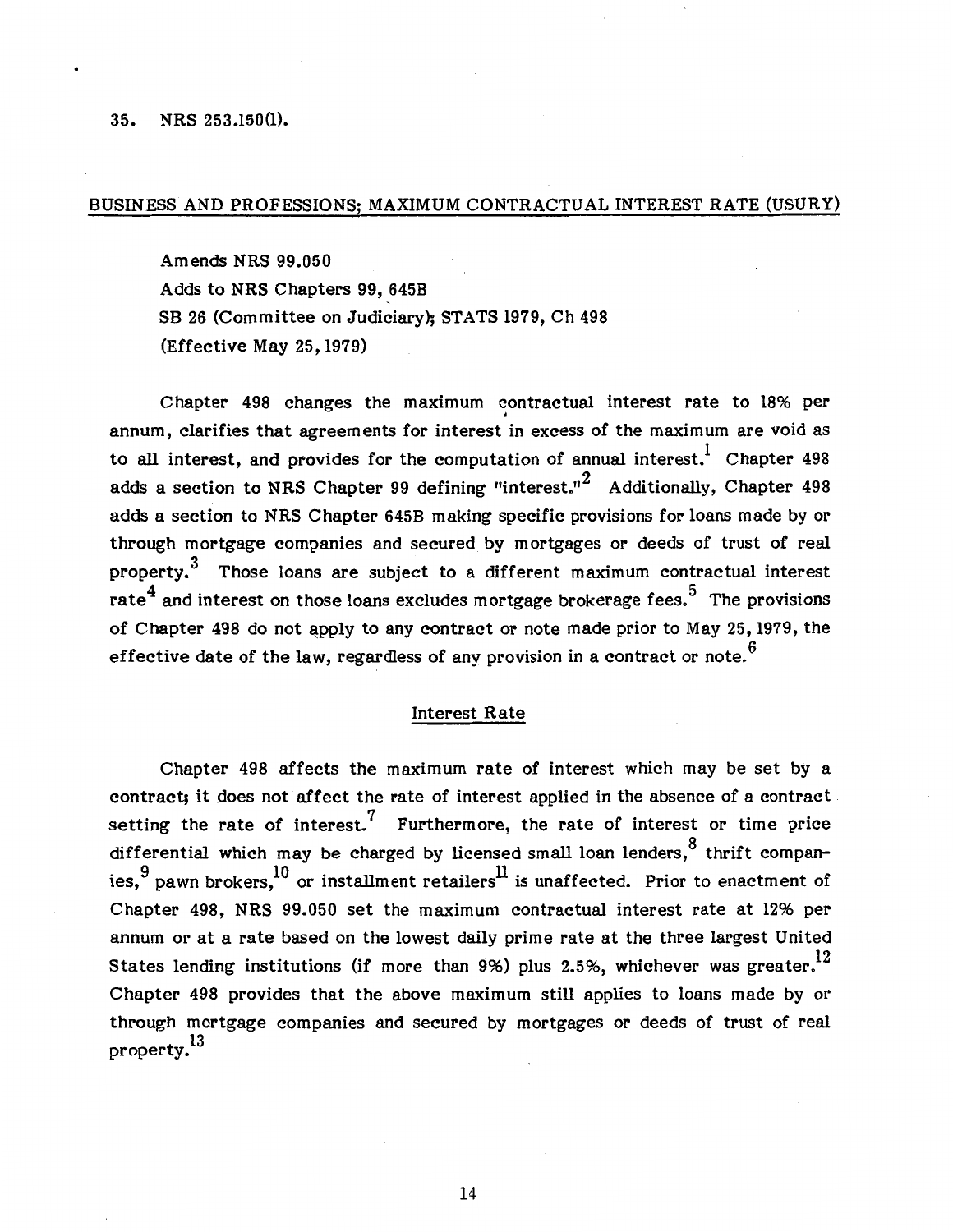### Void Clause

Prior to enactment of Chapter 498, a contract for a rate of interest in excess of that allowed in NRS 99.050 was void as to "the excessive rate of interest."<sup>14</sup> In Kline v. Robinson, the Nevada Supreme court originally construed this to mean the contract was void as to the "excessive rate of interest over that allowed by the statute. $n^{15}$  In Pease v. Taylor the court overruled Kline by determining that the legislative intent of NRS 99.050 was to penalize offending lenders with forfeiture of "all interest." $^{16}$  Apparently legislative intent was correctly determined in Pease as Chapter 498 amends NRS 99.050 to provide, unequivocally, that a contract for an excessive rate of interest is void as to all interest.<sup>17</sup>

By creating a different and separate maximum contractual interest rate provision for mortgage company loans secured by mortgages or trust deeds of real property, Chapter 498 appears to exempt those loans from the void clause of NRS 99.050. The maximum contractual rate of interest for mortgage company loans is now provided for under NRS Chapter  $645B<sup>18</sup>$  instead of NRS 99.050. The void clause of NRS 99.050, per the express language of the section, only applies to the maximum allowable interest rate specified in that section.<sup>19</sup> Sanctions under NRS 645B, including a provision making it a misdemeanor to violate the provisions of the chapter,  $^{20}$  now appear applicable to mortgage company loans for excessive interest.

#### Definition of Interest

The definition of interest added to NRS Chapter 99 applies to all transactions, unless otherwise specifically provided, not just to interest set by contract. $^{21}$ Chapter 498 defines "interest" generally as "every payment made incident to or as a condition of the extension of credit," and specifically includes, as interest bonuses, fees, premiums, and penalties.  $22$  Interest includes payments to a lender, or with the lender's knowledge, to a third person.<sup>23</sup>

The Chapter 498 definition of interest excludes (a) payments for inspecting or appraising security, investigating the borrower's credit, procuring an abstract of title, extending title insurance, and examining an abstract of title or title insurance certificate;  $24$  (b) costs of preparing, executing and recording loan papers;  $25$  (c) charges or premiums for elected insurance coverage;  $^{26}$  and (d) charges or premiums for insurance against loss or damage of the secured property when the charge is adequately disclosed.<sup>27</sup>

15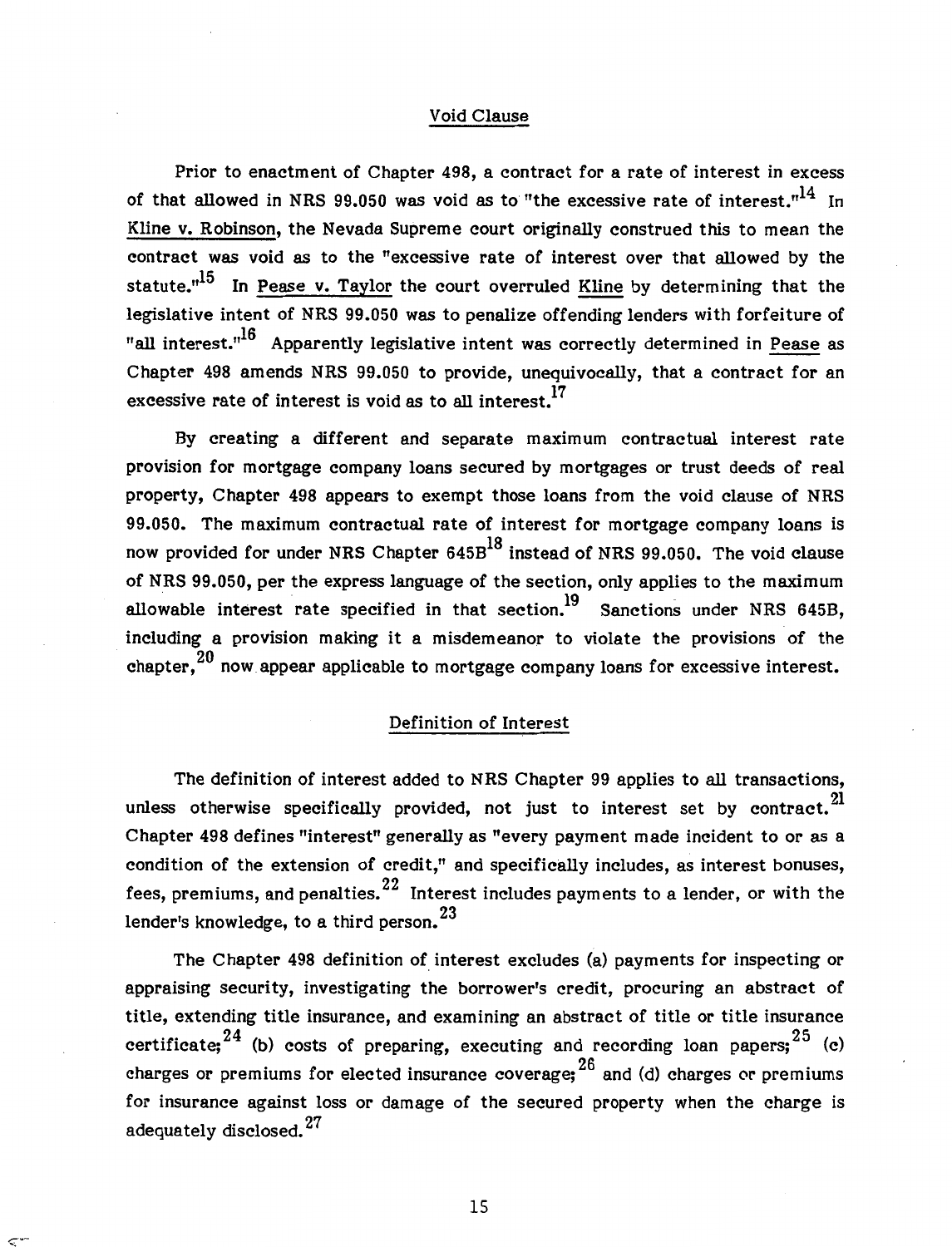The general definition of interest provided by Chapter 498 is almost identical to the description of finance charges which must be disclosed under Regulation Z of Truth in Lending Act; however, the inclusions and exclusions under each differ.<sup>28</sup> For instance, fees for appraisals and credit investigation reports are included as finance charges and therefore must be reported under Regulation Z (except in real property transactions),  $29$  although the same fees are excluded from interest under Chapter 498. On the other hand, Regulation Z provides that a late payment charge is not a finance charge if imposed for unanticipated late payment,  $30$  but Chapter 498 does not specifically address whether late charges are excluded from interest.

Other jurisdictions have rules on whether late charges or prepayment penalties are characterized as interest.  $31$  In these jurisdictions the additional payments are often recognized as being entirely within the control of the debtor and the general rule that a debtor may not render a transaction usurious, which otherwise is free from usury, is applied to exclude the payments and charges from interest.<sup>32</sup> In some states the courts look further to determine whether as a matter of fact, the charge or penalty was assessed in good faith or was used to avoid the urusy laws of the state.<sup>33</sup> Louisiana has repeatedly held that a late charge is made in consideration for the extension of credit and therefore is interest under that state's usury laws.  $34$  In holding contra, California and other states have termed the late charges a penalty.<sup>35</sup> Note that Chapter 498 includes penalties as interest and requires only that a charge be incidental to, and not necessarily consideration for, the extension of credit. 36

Finally, Chapter 498 sets forth a method of computing interest charges as a percentage of the amount of credit extended, by prorating it over the life of the loan. 37 The provision does not appear to provide a method of computation of interest rate for charges not based upon percentages, such as late charges, should such be included as interest.

Darlynne Cassaday

## FOOTNOTES

2. Id. §1 (adding to NRS Chapter 99).

16

<sup>1.</sup> 1979 Nev. Stats. ch. 498 (hereinafter "Ch. 498") §2 (amending NRS 99.050).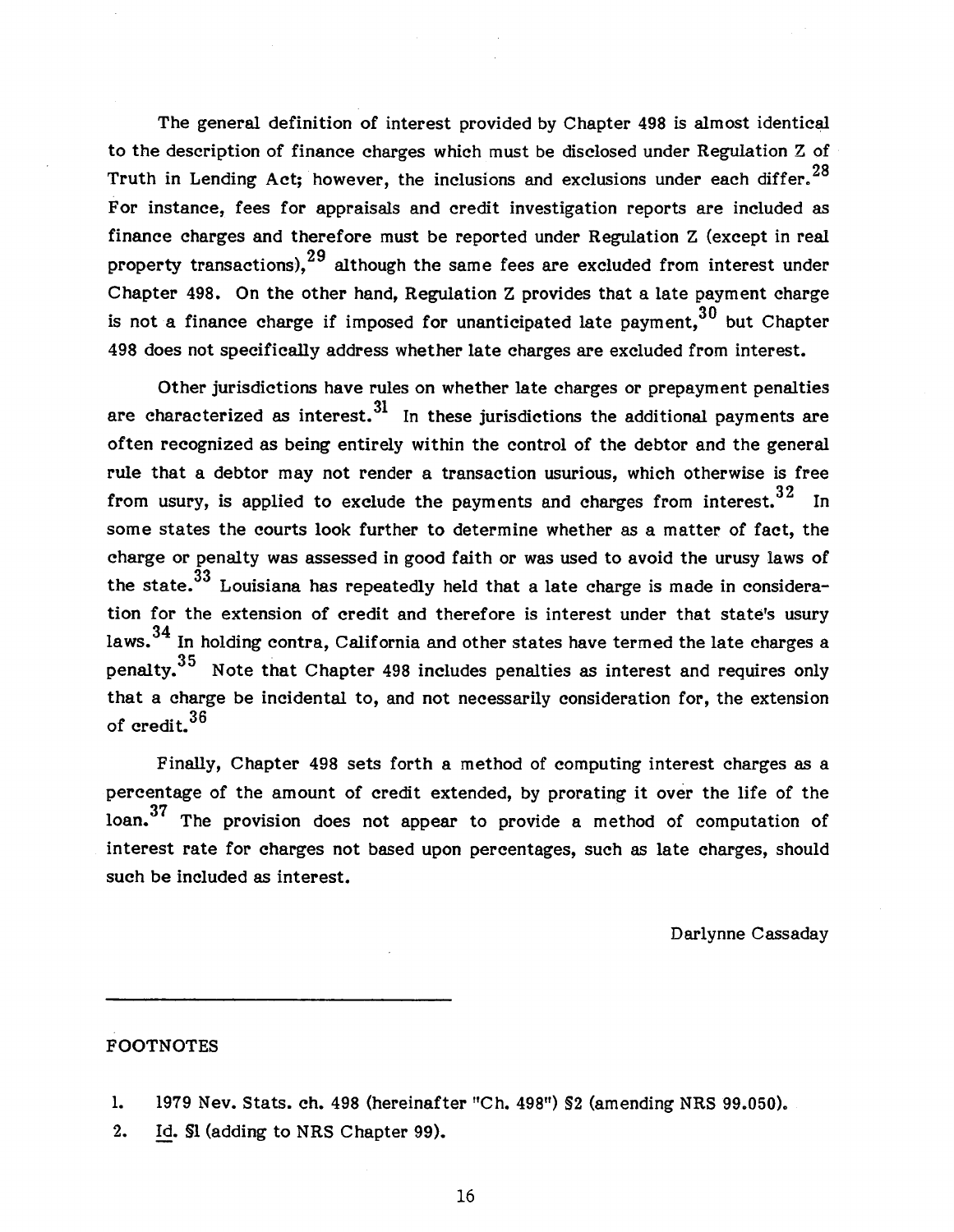- 3. Id. §3 (adding to NRS Chapter 645B).
- 4. Compare Ch. 498 \$3 || ||, 2 (adding to NRS Ch. 645B) with Ch. 498 \$2 (amending NRS 99.050).
- 5. Ch. 498 \$3 1 3 (adding to NRS Ch. 645B).
- 6. ld. §4.
- 7. Compare NRS 99.050 (as amended by Ch. 498 §2) with NRS 99.040.
- 8. See NRS 675.290.
- 9. See NRS 677.670.
- 10. See NRS 646, 050.
- ll. See NRS 97.285 and NRS 97.195.
- 12. 1975 Nev. Stats. ch. 758 §§1, 2, at 1794 (NRS 99.050).
- 13. Ch. 498 \$3 || || 1, 2 (adding to NRS Ch. 645B).
- 14. 1975 Nev. Stats. ch. 758 §3, at 1794 (NRS 99.050).
- 15. 83 Nev. 244, 250, 428 P.2d 190, 194 (1967).
- 16. 88 Nev. 287, 294, 496 P.2d 757, 762 (1972).
- 17. Ch. 498 §2 (amending NRS 99.050).
- 18. Id. \$3 111, 2 (adding to NRS Ch. 645B0.
- 19. Id. §2 (amending NRS 99.050).
- 20. NRS 645B.230.
- 21. Ch. 498 §1 (adding to NRS Ch. 99).
- 22. Id.  $SI$   $\P1$  (adding to NRS Ch. 99).
- 23. Id. See Ch. 498 \$3 13 (adding to NRS Ch. 645B) for an exception.
- 24. Id.  $\Pi$  12(a), (b) (adding to NRS Ch. 99).
- 25. Id.  $\Pi$   $2(c)$  (adding to NRS Ch. 99).
- 26. Id.  $\Pi$  1 2(d)(1) (adding to NRS Ch. 99).
- 27. Id.  $SI \nvert 12(d)(2)$  (adding to NRS Ch. 99).
- 28. Compare id. §1 with 12 C.F .R. §226.4(a)-(e) (1979).
- 29. Id. §226.4(a)(4) (1979).
- 30. Id. §226.4(c) (1979).

₹

- 31. See generally Annot., 63 A.L.R. 3d 50 (1975); Annot., 75 A.L.R. 2d 1265, passim (1961).
- 32. First Am. Title Ins. &: Trust v. Cook, 12 Cal.App.3d 592, 596, 90 Cal.Rptr. 645, 657 (1970) (late payment and default charges); Abbot v. Stevens, 133 Cal.App.2d 242, 247, 284 P.2d 159; 162 (1955) (prepayment penalties).
- 33. Lew v. Goodfellow Chrysler-Plymouth Inc., 492 P.2d 258, 262 (Wash. Ct. App. 1971).